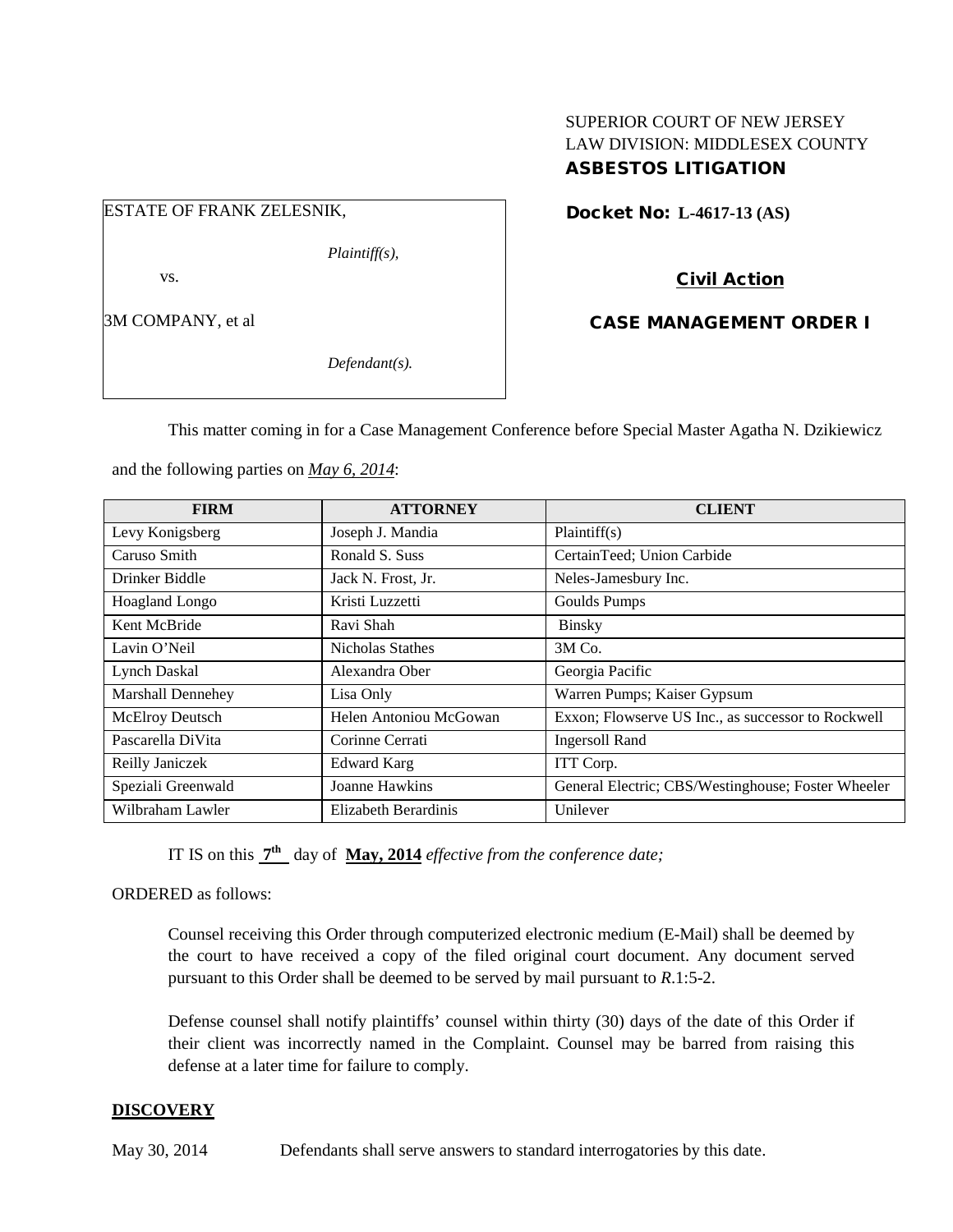| June 20, 2014     | Plaintiff shall propound supplemental interrogatories and document requests by this<br>date.                                                                                                                |
|-------------------|-------------------------------------------------------------------------------------------------------------------------------------------------------------------------------------------------------------|
| July 21, 2014     | Defendants shall serve answers to supplemental interrogatories and document<br>requests by this date.                                                                                                       |
| June 20, 2014     | Defendants shall propound supplemental interrogatories and document requests by<br>this date.                                                                                                               |
| July 21, 2014     | Plaintiff shall serve answers to supplemental interrogatories and document requests<br>by this date.                                                                                                        |
| December 31, 2014 | Fact discovery, including depositions, shall be completed by this date. Plaintiff's<br>counsel shall contact the Special Master within one week of this deadline if all fact<br>discovery is not completed. |
| January 30, 2015  | Depositions of corporate representatives shall be completed by this date.                                                                                                                                   |

### **EARLY SETTLEMENT**

February 13, 2015 Settlement demands shall be served on all counsel and the Special Master by this date.

### **SUMMARY JUDGMENT MOTION PRACTICE**

| February 20, 2015 | Summary judgment motions shall be filed no later than this date. |  |  |
|-------------------|------------------------------------------------------------------|--|--|
|                   |                                                                  |  |  |

March 20, 2015 Last return date for summary judgment motions.

#### **MEDICAL DEFENSE**

| January 30, 2015 | Plaintiff shall serve medical expert reports by this date.                                           |
|------------------|------------------------------------------------------------------------------------------------------|
| January 30, 2015 | Plaintiff is to arrange for the transfer of pathology specimens and x-rays, if any, by<br>this date. |
| April 30, 2015   | Defendants shall identify its medical experts and serve medical expert reports, if                   |

any, by this date.

#### **LIABILITY EXPERT REPORTS**

- February 13, 2015 Plaintiff shall identify its liability experts and serve liability expert reports or a certified expert statement by this date or waive any opportunity to rely on liability expert testimony.
- April 30, 2015 Defendants shall identify its liability experts and serve liability expert reports, if any, by this date or waive any opportunity to rely on liability expert testimony.

\_\_\_\_\_\_\_\_\_\_\_\_\_\_\_\_\_\_\_\_\_\_\_\_\_\_\_\_\_\_\_\_\_\_\_\_\_\_\_\_\_\_\_\_\_\_\_\_\_\_\_\_\_\_\_\_\_\_\_\_\_\_\_\_\_\_\_\_\_\_\_\_\_\_\_\_\_\_\_\_\_\_\_\_\_\_\_\_\_\_\_\_\_\_\_\_\_\_\_\_\_\_\_\_\_\_\_\_\_\_